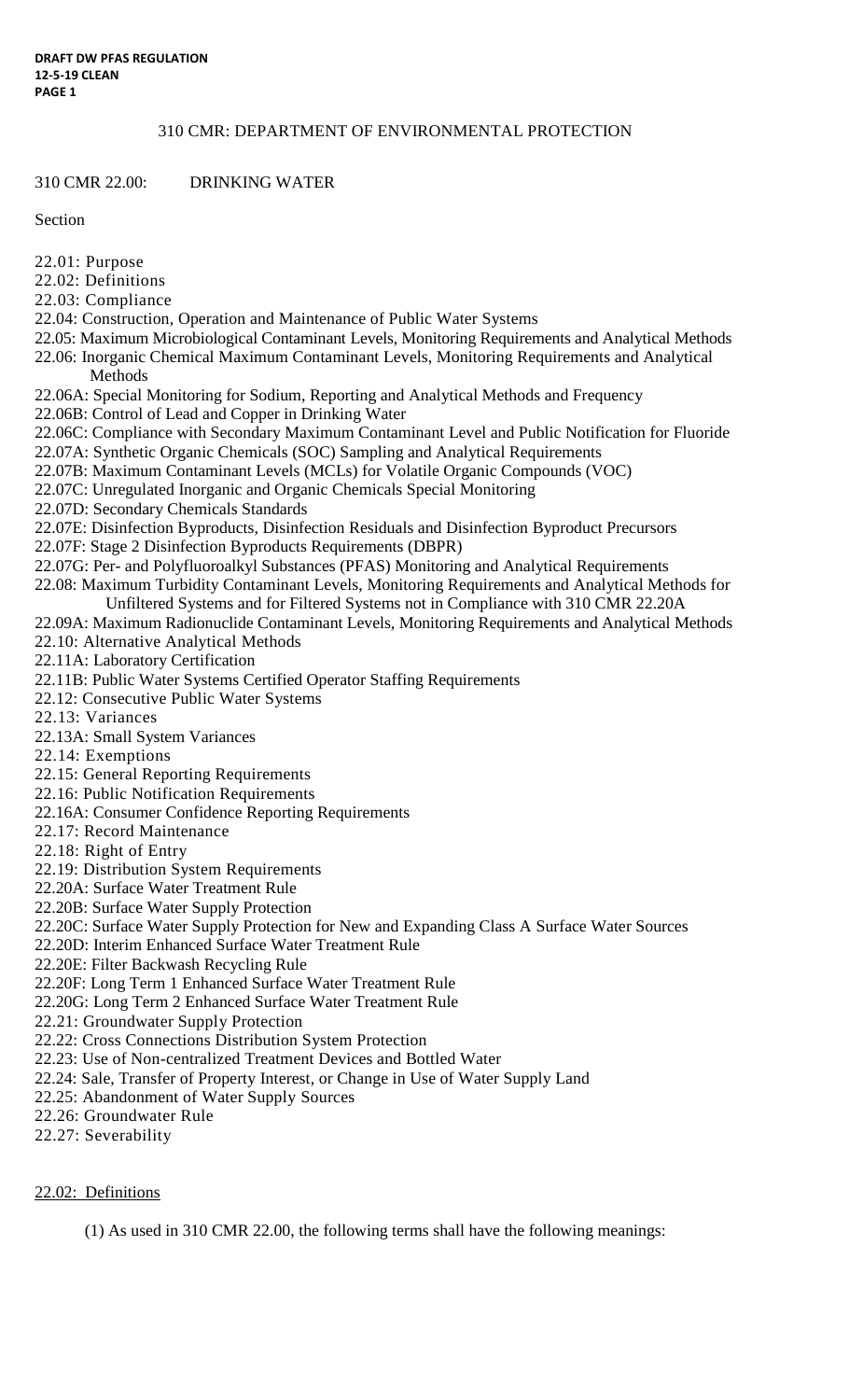Compliance Cycle means the nine-year (calendar year) cycle during which public water systems must monitor. Each Compliance Cycle consists of three three-year Compliance Periods. The first calendar year cycle begins January 1, 1993 and ends December 31, 2001; the second begins January 1, 2002 and ends December 31, 2010; the third begins January 1, 2011 and ends December 31, 2019. Each subsequent Compliance Cycle shall commence on the  $1<sup>st</sup>$  day of January immediately following the last day of the prior Compliance Cycle, and shall end on the 31<sup>st</sup> day of December in its ninth calendar year.

Compliance Period means a three-year (calendar year) period within a Compliance Cycle. Each Compliance Cycle has three three-year Compliance Periods. Within the first Compliance Cycle, the first Compliance Period runs from January 1, 1993 to December 31, 1995; the second from January 1, 1996 to December 31, 1998; the third from January 1, 1999 to December 31, 2001. Each subsequent Compliance Period shall commence on the  $1<sup>st</sup>$  day of January immediately following the last day of the prior Compliance Period, and shall end on the  $31<sup>st</sup>$  day of December in its third calendar year.

Confirmatory Sample or Confirmation Sample shall mean a sample collected from the same Sampling Point as an initial sample for analysis, in order to verify the analytical results of the initial sample.

Minimum Reporting Level or MRL means the minimum concentration that can be reported as a quantitated value for a target analyte in a sample following analysis.

Reliably and Consistently Below the MCL means that though a system detects contaminants in its water supply, it has sufficient knowledge of the source or extent of the contamination to predict that the MCL would not be exceeded in the future. (*E.g*., wide variations in analytical results or an analytical result which is close to the MCL are examples of situations where systems would not be Reliably and Consistently Below the MCL.).

Running Quarterly Average means the average of the monthly compliance monitoring result(s) from each of the prior three calendar months. If multiple compliance monitoring samples are collected in any given calendar month (*e.g.*, Confirmatory Samples), then the results of these samples shall be averaged in order to establish a single representative contaminant concentration for that calendar month. However, for purposes of determining the Running Quarterly Average, if a Confirmatory Sample is collected in the month following the month when an initial sample was collected, then the Confirmatory Sample shall be included as a monthly compliance monitoring result for the month in which it was collected. If no compliance monitoring samples have been collected for a given calendar month, then the Running Quarterly Average calculation shall exclude a concentration value for that month and instead shall be based upon the sum of the monthly representative contaminant concentrations from the month(s) for which they are available divided by that number of months. (*E.g.*, if no samples were collected in one month, then the Running Quarterly Average would be the sum of the representative contaminant concentrations from the other two months, divided by two.) Results from additional samples that were collected and analyzed in the same manner as compliance monitoring samples and that are representative of drinking water being provided to the public may also be used in this calculation, in a manner consistent with the averaging method described above. Use of such additional samples, if requested by a Supplier of Water, shall be subject to the Department's prior approval; or may be required by the Department pursuant to 310 CMR 22.03(11).

## 22.03: Compliance

(13) A Supplier of Water shall submit or report to the Department all data or information required to be submitted or reported pursuant to 310 CMR 22.00, including without limitation 310 CMR 22.15, in the format and manner as specified and approved by the Department. Where required, including without limitation as specified in 310 CMR 22.07G(17), written submissions shall be made using the electronic filing system designated by the Department. A Supplier of Water may request in writing a waiver from any applicable electronic filing requirement, for a limited period of time. All such requests shall be based on a showing that internet access necessary to make the required electronic filings is not available, despite the reasonable efforts of the Supplier of Water or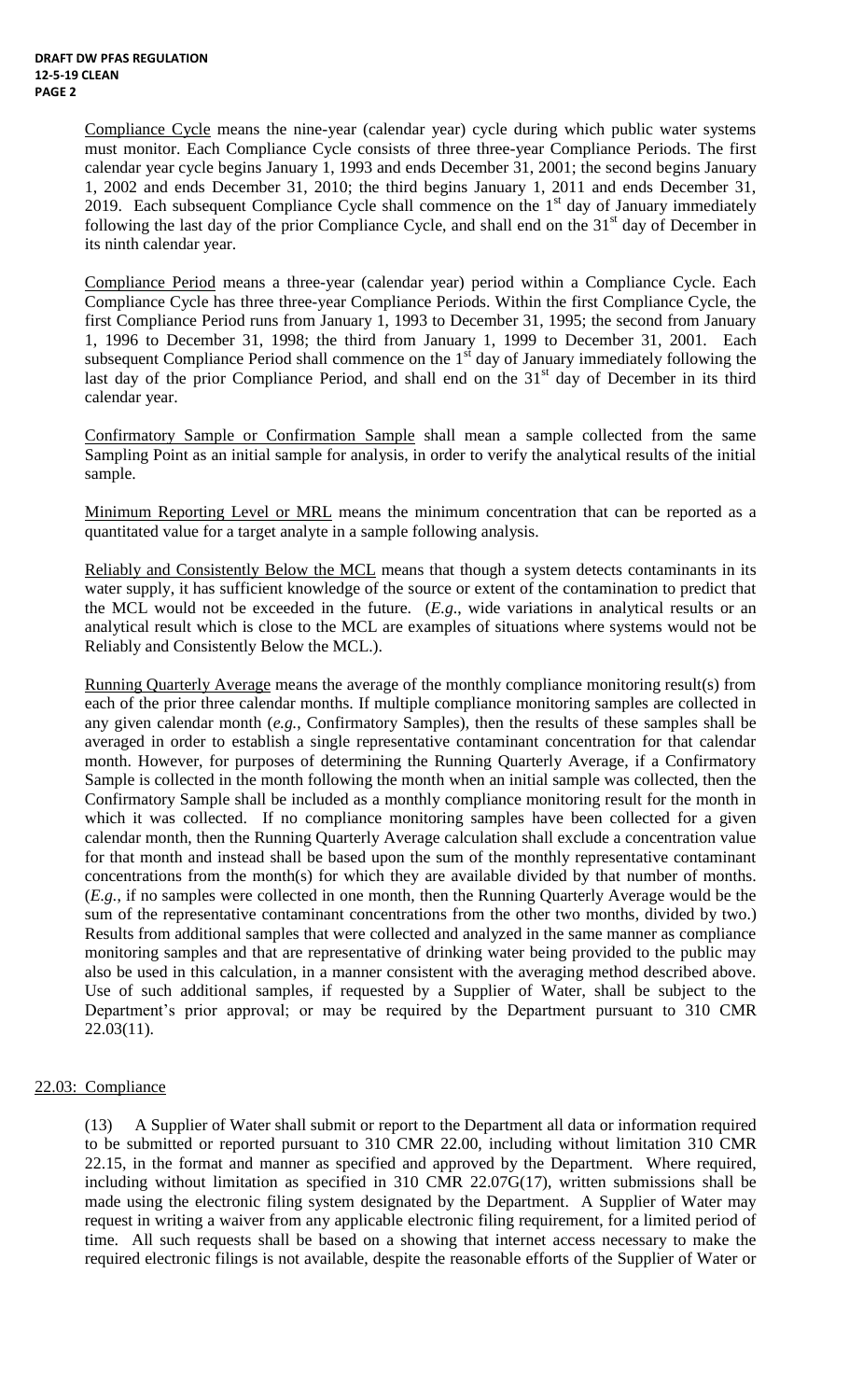party acting on its behalf (*e.g*., a laboratory) to acquire the needed internet access. All electronic filing waiver requests shall be made on a form provided by the Department and shall be subject to the Department's written approval. Any Supplier of Water whose waiver request is approved shall make paper filings in lieu of the applicable electronic filings during the period of the waiver using printed copies of the applicable filing forms.

#### 22.07G: Per- and Polyfluoroalkyl Substances (PFAS) Monitoring and Analytical Requirements

(1) General Applicability. Every Supplier of Water operating a Community Water System or Non-transient, Non-community Water System shall be subject to 310 CMR 22.07G(3) through (17), inclusive.

(2) Special Applicability for Transient, Non-community Water Systems. Every Supplier of Water operating a Transient, Non-community Water System shall collect, analyze and report the results of one sample at each Sampling Point, or alternate sampling location required by the Department pursuant to 310 CMR 22.07G(4)(a) or (b), no later than September 30, 2022. All such monitoring shall be performed in compliance with the provisions addressing monitoring protocols, invalidation of PFAS samples, PFAS analytical requirements, PFAS reporting requirements, PFAS minimum reporting levels and electronic filing requirements set forth in 310 CMR 22.07G(4), (9), (12), (13), (16) and (17), respectively.

(3) Total Per- and Polyfluoroalkyl Substances MCL. The Maximum Contaminant Level (MCL) for Total PFAS shall be 0.000020 milligrams per liter (mg/l) or 20 nanograms per liter (ng/l, calculated to two significant figures). PFAS Detection shall mean a measured concentration of any PFAS in the scope of the analytical method greater than or equal to the analytical laboratory's MRL. Total PFAS shall mean the sum of the concentrations of each contaminant listed in the following table:

| CAS No.        | <b>Contaminant</b>                    |
|----------------|---------------------------------------|
| 1763-23-1      | Perfluorooctane Sulfonic Acid (PFOS)  |
| $335 - 67 - 1$ | Perfluorooctanoic Acid (PFOA)         |
| 335-46-4       | Perfluorohexane Sulfonic Acid (PFHxS) |
| 375-95-1       | Perfluorononanoic Acid (PFNA)         |
| 375-85-9       | Perfluoroheptanoic Acid (PFHpA)       |
| $335 - 76 - 2$ | Perfluorodecanoic Acid (PFDA)         |

Total PFAS Detection shall mean the sum of the measured concentrations of the PFAS listed in 310 CMR 22.07G(3).

(4) Monitoring Protocols. For the purpose of determining compliance with the Total PFAS MCL set forth in 310 CMR 22.07G(3), monitoring shall be conducted as follows:

- (a) Single Source Entry Points. Each Public Water System that draws water from a single source shall take a minimum of one sample at every entry point to the Distribution System which is representative of each of its sources after treatment (Sampling Point). Each sample shall be taken at the same Sampling Point unless the Department determines, based upon local conditions (*e.g*., facility design), that an alternate sampling location(s) would be more representative of each source or treatment plant.
- (b) Multiple Source Entry Points. Any Public Water System that draws water from more than one source, where the sources are combined before distribution, shall sample at every entry point to the Distribution System which is representative of all such combined sources after treatment (Sampling Point) during periods of normal operating conditions (*i.e*., when water representative of all sources is being used). If all sources are not operated simultaneously under normal operating conditions, then additional samples shall be collected representing each source that is operated alone and/or each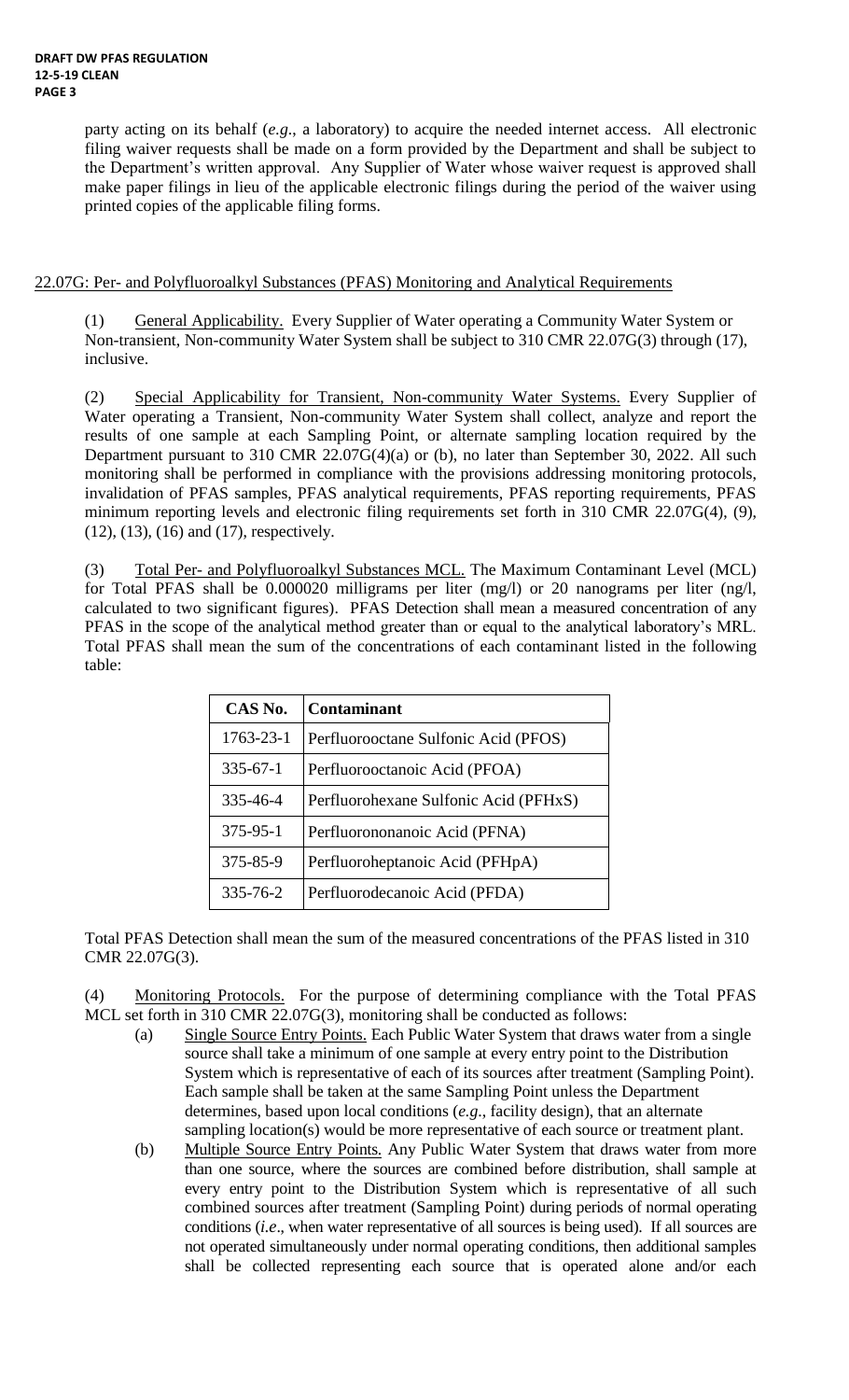combination of sources that are operated together. Each sample shall be taken at the same Sampling Point unless the Department determines, based upon local conditions (*e.g*., facility design), that an alternate sampling location(s) would be more representative of each source or treatment plant.

- (c) Consecutive Systems. Unless required by the Department to evaluate PFAS levels, each Consecutive Public Water System shall be exempt from conducting compliance monitoring for PFAS under 310 CMR 22.07G for its purchased portion of water, provided that the Public Water System from which the water is obtained has conducted the monitoring required under 310 CMR 22.07G.
- (5) Initial Monitoring.
	- (a) Applicability. 310 CMR 22.07G(5) shall apply to each Sampling Point, or alternate sampling location required by the Department pursuant to 310 CMR 22.07G(4)(a) or (b), where:
		- 1. there have been no PFAS detections; or
		- 2. there has been a PFAS detection, but the average of the PFAS detection and an associated Confirmatory Sample is less than or equal to 0.000010 mg/l; or
		- 3. subsequent to a PFAS detection described in 310 CMR  $22.07G(5)(a)2$ , there have been no PFAS detection(s) greater than 0.000010 mg/l.
	- (b) Frequency and Timing.
		- 1. Except as provided in 310 CMR 22.07G(5)(b)2., for each such location required to be sampled pursuant to 310 CMR 22.07G(5), four consecutive quarterly samples shall be collected and each such sample shall be analyzed for PFAS in accordance with 310 CMR 22.07G(12). Each sample shall be collected the first month of every quarter during initial monitoring. A Supplier of Water serving the specified population shall commence initial monitoring on the date set forth below.
			- a. greater than 50,000 individuals, April 1, 2020;
			- b. 50,000 individuals or fewer, but greater than 10,000 individuals, October 1, 2020; or
			- c. 10,000 or fewer individuals, October 1, 2021.
		- 2. If a Supplier of Water meets any of the following conditions after the applicable commencement dates described in 310 CMR 22.07G(5)(b)1., it shall commence initial monitoring of such locations with the first full calendar quarter of delivering water to the public. Said conditions are as follows:
			- a. begins operation of a new Public Water System,
			- b. puts a New Source on-line, or
			- c. reactivates an existing source.
	- (c) Waivers. Any Public Water System subject to 310 CMR 22.07G(5) all of whose analytical results for the first two quarters of monitoring described in 310 CMR  $22.07G(5)(b)$  are below the applicable Minimum Reporting Levels (or MRLs) may submit a written request to waive the third and fourth quarters of such monitoring, subject to the Department's written approval based upon a determination that there is no known or suspected PFAS contamination in the vicinity of the Public Water System or its sources of water.
- (6) Routine Monitoring.
	- (a) Applicability. 310 CMR 22.07G(6) shall apply to any Sampling Point, or alternate sampling location required by the Department pursuant to 310 CMR 22.07G(4)(a) or (b), at which there are no PFAS detections during initial monitoring or during three years of annual monitoring.
	- (b) Frequency and Timing. A Public Water System may reduce the monitoring frequency for such locations in each subsequent Compliance Period to the following number of quarters all within any one calendar year, the selection of which quarters shall be subject to the Department's prior written approval:
		- 1. if serving more than 3,300 individuals, to a minimum of one sample taken in the first month of any two selected quarters; or
		- 2. if serving fewer than or equal to 3,300 individuals, to a minimum of one sample taken in the first month of any one selected quarter.
	- (c) Waivers.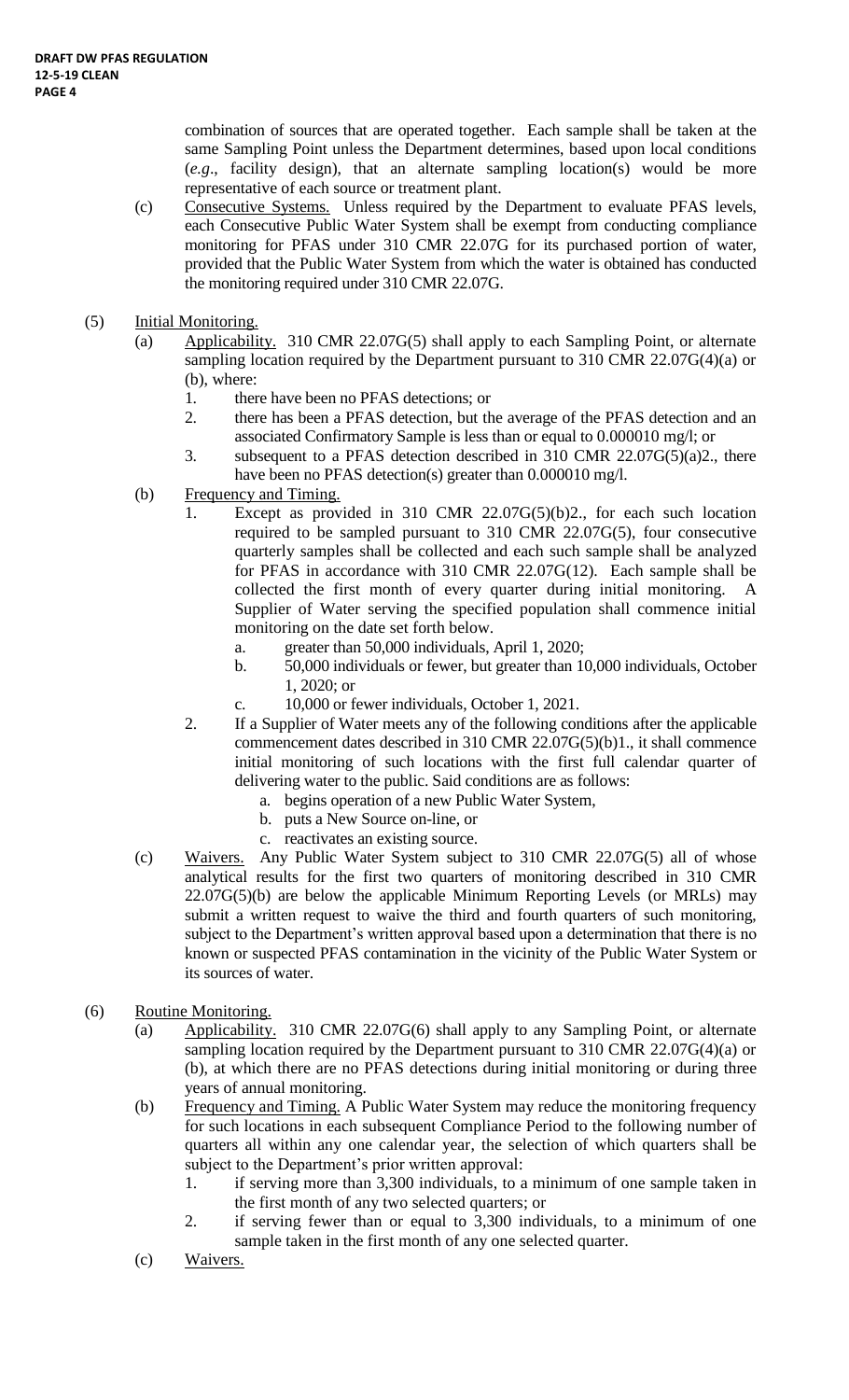- 1. Eligibility and Duration. Commencing January 1, 2023, any Supplier of Water subject to 310 CMR 22.07G(6) may submit a written request to the Department for a waiver from the monitoring requirements set forth in 310 CMR 22.07G(6)(b)1. or 2. for up to a single Compliance Period. A Supplier of Water may reapply to the Department for a waiver for each successive Compliance Period, provided however that sampling shall occur at least once during the first Compliance Period of each successive Compliance Cycle.
- 2. Application. Each waiver request made pursuant to  $310$  CMR  $22.07G(6)(c)1$ . shall include a description of land uses (both current and prior) within the Watershed, Zone II or IWPA, that may potentially contribute PFAS to the Public Water System's source(s) of water supply, including without limitation all known manufacture, storage, use or disposal of PFAS or PFAS containing materials.
- 3. Basis. Approval of a waiver request made pursuant to 310 CMR  $22.07G(6)(c)1$ . shall be subject to the Department's written determination that there is no reason to suspect PFAS contamination in the vicinity of the Public Water System or its sources of water. Such determination shall be based on the information submitted pursuant to 310 CMR 22.07 $G(6)(c)$ 2. and any other relevant information known to the Department, including without limitation the following factors:
	- a. previous analytical results;
	- b. proximity of the Public Water System or its sources of water to potential sources of contamination including but not limited to manufacturing, distribution, or storage facilities; hazardous and solid waste landfills and other waste handling or treatment facilities; wastewater treatment plants; airports; current and former military bases; facilities where fire training occurs; and areas where the application of bio-solids occurs;
	- c. proximity of the Public Water System or its sources of water to known spills or leaks of chemicals, including but not limited to any release, site or disposal site as defined under 310 CMR 40.0000;
	- d. environmental persistence and transport of PFAS;
	- e. how well the source(s) of water supply is protected against contamination due to such factors as the depth of the well, the type of soil, the integrity of the well casing, and other relevant protective measures;
	- f. completed remediation activities that removed sources of PFAS;
	- g. source operations (*e.g*., manifold or seasonal sources, blending, flow rates); and
	- h. use of existing treatment processes which have the potential to reduce PFAS concentrations in the finished water.
- (7) PFAS Detections.
	- (a) Applicability. The requirements set forth below shall apply at any Sampling Point, or alternate sampling location required by the Department pursuant to 310 CMR  $22.07G(4)(a)$  or (b), following:
		- 1. the first PFAS detection during either initial or routine monitoring;
		- 2. the second or later Total PFAS detection during initial monitoring which is greater than 0.000010 mg/l;
		- 3. the second or later Total PFAS detection during routine monitoring which is greater than 0.000010 mg/l, unless the Department determines in writing that such location is Reliably and Consistently Below the MCL; or
		- 4. the receipt of an analytical result during quarterly or annual monitoring which is outside the historic range of PFAS results, as determined by the Department.
	- (b) Reporting. Any PFAS detection described in 310 CMR 22.07G(7)(a)1., 2., or 3. shall be reported to the Department within seven days of receipt of such result from the laboratory.
	- (c) Confirmatory Sampling. The Supplier of Water shall obtain a Confirmatory Sample for any analytical result described in 310 CMR 22.07G(7)(a), as soon as possible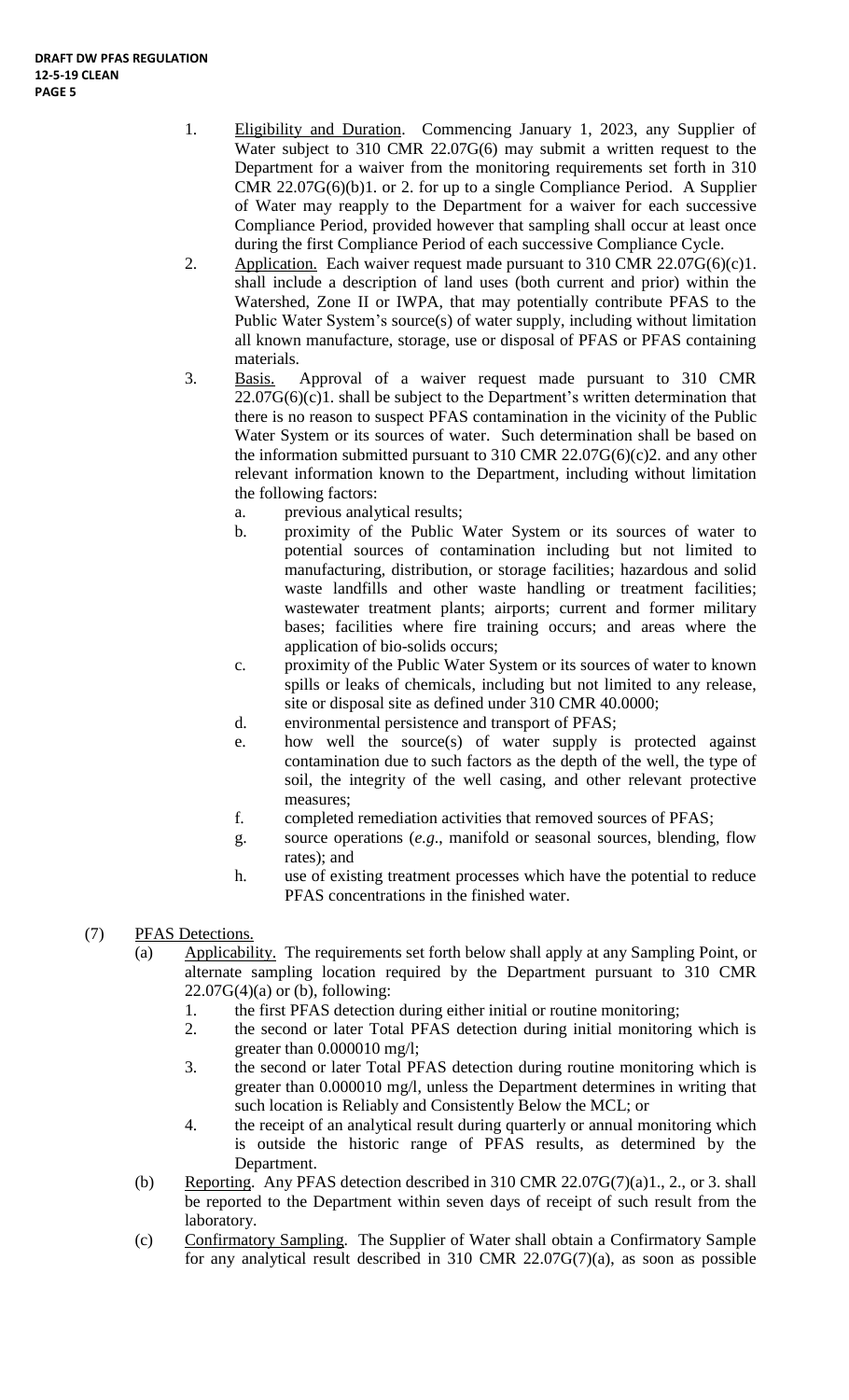after receipt of such result from the laboratory or notification from the Department, as applicable, and no later than two weeks from such date.

- (d) Source Sampling. If a PFAS detection described in 310 CMR 22.07G(7)(a)1., 2. or 3. represents multiple sources, then samples representing the individual source water shall also be collected and analyzed for PFAS.
- (e) Consumer Notice. Any Supplier of Water subject to 310 CMR 22.07G(7), where there has been a PFAS detection and the average of such detection and an associated Confirmatory Sample exceeds the Total PFAS MCL, shall provide notice of the exceedance in accordance with the following requirements:
	- 1. such notice shall be provided to all persons served by the affected Public Water System, including without limitation consumers who do not receive water bills;
	- 2. such notice shall be provided as soon as practical and no later than 30 days after receipt of Confirmatory Sample results from the laboratory;
	- 3. such notice shall be provided by mail and/or other method approved by the Department (*e.g*., a Non-transient Non-community Water System may be permitted to post the results on a bulletin board in the facility for a minimum number of days);
	- 4. such notice shall include the results and average of the PFAS samples; list the Total PFAS MCL and the definition of MCL as provided in 310 CMR 22.02(1); include a Department approved explanation of the health effects of PFAS and steps consumers can take to reduce exposure to PFAS in drinking water; and contact information for the Supplier of Water;
	- 5. until either the Public Water System obtains a monitoring result at or below the Total PFAS MCL at such locations as described in 310 CMR  $22.07G(7)(a)$  or the Supplier of Water takes the contaminated source(s) offline:
		- a. if such notice was mailed, it shall be re-mailed quarterly;
		- b. if such notice was posted, it shall be maintained in place;
		- c. if such notice was published in a local newspaper, it shall be republished quarterly; and/or
		- d. if such notice was provided by other Department-approved methods, it shall be provided quarterly by the same methods; and
	- 6. a copy of such notice shall be submitted to the Department upon initial and each subsequent issuance if required by 310 CMR 22.07G(7)(e)5. along with a written certification by the Supplier of Water that the notice has been distributed in compliance with 310 CMR 22.07G(7)(e)1. through 4., inclusive.

(8) Increased Monitoring Frequency Following PFAS Detection. 310 CMR 22.07G(8) shall apply to each Sampling Point, or alternate sampling location required by the Department pursuant to 310 CMR 22.07G(4)(a) or (b), where there has been a PFAS detection, in accordance with the following:

- (a) Monthly Monitoring.
	- 1. Except as provided in 310 CMR 22.07G(8)(a)2., a Supplier of Water shall monitor such locations on a monthly basis to determine compliance with the Total PFAS MCL as per 310 CMR 22.07G(10), if:
		- a. there has been a Total PFAS detection and the average of such detection and an associated Confirmatory Sample is greater than 0.000010 mg/l; or
		- b. the Department determines in writing that a location subject to quarterly or annual monitoring is no longer Reliably and Consistently Below the MCL.
	- 2. After completing the first quarter of monthly monitoring pursuant to 310 CMR 22.07G(8)(a)1., a Supplier of Water who is in violation of the Total PFAS MCL, determined as per 310 CMR 22.07G(10), may request written approval from the Department to use the results from a single sample taken in the first month of each subsequent quarter to identify violations of the Total PFAS MCL rather than using the average of the three monthly samples otherwise required, subject to the following: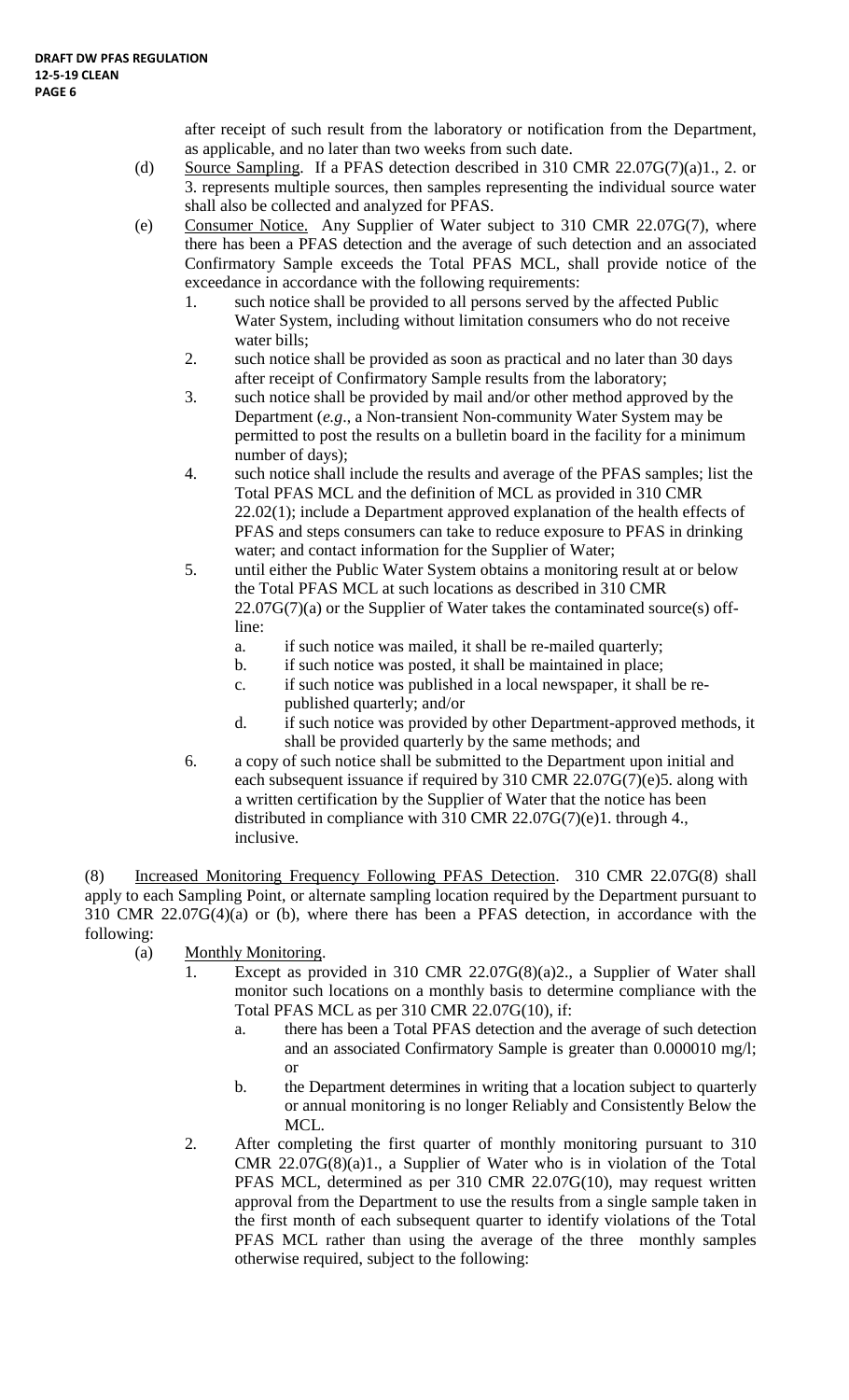- a. upon such written approval, if any such single quarterly sample alone exceeds the Total PFAS MCL, such Supplier of Water shall be in violation of the Total PFAS MCL immediately and shall provide public notice in accordance with 310 CMR 22.16; and
- b. if any such single sample is less than or equal to the Total PFAS MCL, then such Supplier of Water shall continue monthly monitoring during the remaining two months of the quarter and compliance with the Total PFAS MCL shall be determined as per 310 CMR 22.07G(10).
- (b) Quarterly Monitoring. If any such location has had PFAS treatment installed and the Department determines in writing that such location is Reliably and Consistently Below the MCL, then the Supplier of Water shall monitor that location in the first month of each quarter.
- (c) Annual Monitoring. A Supplier of Water shall monitor such locations on an annual basis during the first month of the calendar quarter that previously yielded the highest analytical result. Such annual monitoring shall occur if:
	- 1. all of the following are true:
		- a. all four quarters of initial monitoring pursuant to 310 CMR 22.07G(5)(a) have been completed;
		- b. the first Total PFAS detection has occurred during such initial monitoring and the average of such detection and an associated Confirmatory Sample is less than or equal to 0.000010 mg/l; and
		- c. the second or later Total PFAS detections have occurred during such initial monitoring that are greater than 0.000010 mg/l, the average of each such detections with their associated Confirmatory Sample is less than or equal to 0.000010 mg/l;
	- 2. the Department determines in writing that a location subject to monthly monitoring under 310 CMR 22.07G(8)(a), without the installation of PFAS treatment, is Reliably and Consistently Below the MCL;
	- 3. the Department determines in writing that a location subject to quarterly monitoring under 310 CMR 22.07G(8)(b), taking into consideration any documentation provided by such Supplier of Water and any other relevant factors, would be Reliably and Consistently Below the MCL without PFAS treatment; or
	- 4. a location subject to routine monitoring under 310 CMR 22.07G(6):
		- a. has its first Total PFAS detection and the average of such detection and an associated Confirmatory Sample is less than or equal to 0.000010 mg/l; or
		- b. has a second or later Total PFAS detection less than or equal to 0.000010 mg/l and the Department determines in writing that such location is not Reliably and Consistently Below the MCL.

(9) Invalidation of PFAS Samples. All PFAS results shall be subject to the Department's review and may be invalidated where the associated quality control information indicates a failure in sample collection, sample preparation or analytical measurement. Invalidated results shall not be used in determining compliance with the Total PFAS MCL established in 310 CMR 22.07G(3). Unless waived in writing by the Department as unnecessary (*e.g*., based upon the frequency of ongoing monitoring), a Supplier of Water shall collect and analyze a replacement sample for each invalidated sample.

(10) Total PFAS Compliance Calculations. Compliance with the Total PFAS MCL established in 310 CMR 22.07G(3) shall be determined in accordance with the requirements set forth below.

(a) For a Supplier of Water monitoring monthly, compliance shall be determined once per calendar quarter by calculating a Running Quarterly Average at each Sampling Point, or alternate sampling location required by the Department pursuant to 310 CMR 22.07G(4)(a) or (b). If any one such sampling location is in violation, then the Public Water System shall be considered in violation.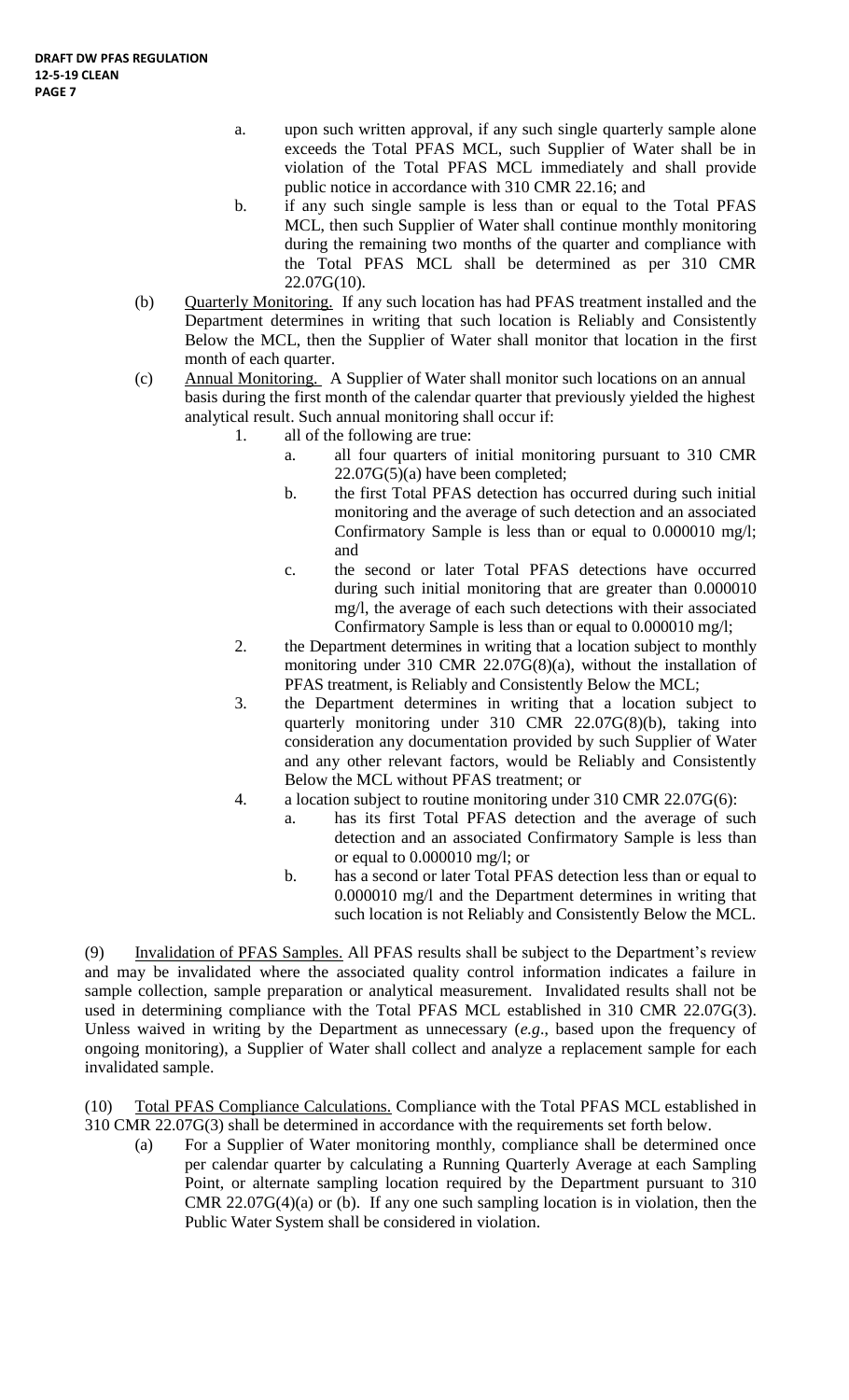- (b) A Supplier of Water monitoring quarterly or less frequently who detects PFAS within its Public Water System shall not be in violation, except as provided in 310 CMR 22.07G(10)(c), until:
	- 1. it has conducted monthly sampling pursuant to 310 CMR 22.07G(8)(a), and
	- 2. a calculation made in accordance with 310 CMR 22.07G(10)(a) would result in a violation.
- (c) If any sample result would cause the Running Quarterly Average to exceed the Total PFAS MCL at any Sampling Point, or alternate sampling location required by the Department pursuant to 310 CMR 22.07G(4)(a) or (b), then the Public Water System shall be in violation immediately and shall be subject to the requirements 310 CMR  $22.07G(11)$ .
- (d) If any Supplier of Water fails to collect the required number of samples, compliance shall be determined based on the total number of samples collected.
- (e) If an analytical result is less than one-third of the MRL, then the Running Quarterly Average shall be calculated using zero as the concentration for that PFAS.
- (f) If an analytical result is equal to or greater than one-third of the MRL but less than the MRL, then the Running Quarterly Average shall be calculated using one-half of the MRL as the concentration for that PFAS.

(11) When a Running Quarterly Average Exceeds a Total PFAS MCL. If a Running Quarterly Average calculated pursuant to 310 CMR 22.07G(10)(a) and rounded to the same number of significant figures as the Total PFAS MCL, exceeds the Total PFAS MCL, then the Supplier of Water shall:

- (a) report to the Department in accordance with 310 CMR 22.15,
- (b) provide public notice in accordance with 310 CMR 22.16, and
- (c) comply with the requirements of 310 CMR 22.03(14) and such other applicable provisions of 310 CMR 22.00, as specified by the Department.
- (12) PFAS Analytical Requirements.
	- (a) Methods of Analysis. Analysis for PFAS listed in 310 CMR 22.07G(3) shall be conducted using either of the following EPA methods:
		- 1. *Method 537. US Environmental Protection Agency. September 2009*. *Determination of Selected Perfluorinated Alkyl Acids in Drinking Water by Solid Phase Extraction and Liquid Chromatography/Tandem Mass Spectrometry (LC/MS/MS). Ver. 1.1. EPA Document #: EPA/600/R-08/092*; or
		- 2. *Method 537.1. US Environmental Protection Agency. November 2018. Determination of Selected Per- and Polyfluorinated Alkyl Substances in Drinking Water by Solid Phase Extraction and Liquid Chromatography/Tandem Mass Spectrometry (LC/MS/MS).* Ver. 1.0. *EPA Document #: EPA/600/R-18/352.*
	- (b) Scope of Analysis. All samples analyzed pursuant to 310 CMR 22.07G shall be analyzed for the full scope of PFAS covered by the method selected in 310 CMR 22.07G(12)(a).

(13) PFAS Reporting Requirements. All analytical results, for all PFAS within the scope of the analytical method selected in 310 CMR 22.07G(12)(a), whether obtained pursuant to a requirement of 310 CMR 22.00 or on a voluntary basis, shall be reported to the Department in accordance with 310 CMR 22.15.

- (14) Use of Previously Collected PFAS Data.
	- (a) Eligibility. A Supplier of Water, prior to the applicable commencement date of initial monitoring specified in  $\overline{310}$  CMR  $22.07G(5)(b)1$ ., may request the Department's written approval to substitute monitoring data which was obtained during different calendar quarters and prior to such commencement date for up to an equivalent number of sequential quarters of initial monitoring otherwise required pursuant to 310 CMR 22.07G(5).
	- (b) Basis of Approval. Such approval shall be based upon a determination as to whether the substitute monitoring data was collected and analyzed in a manner consistent with or otherwise equivalent to the requirements of 310 CMR 22.07G. A Supplier of Water shall notify the Department, prior to the commencement date of initial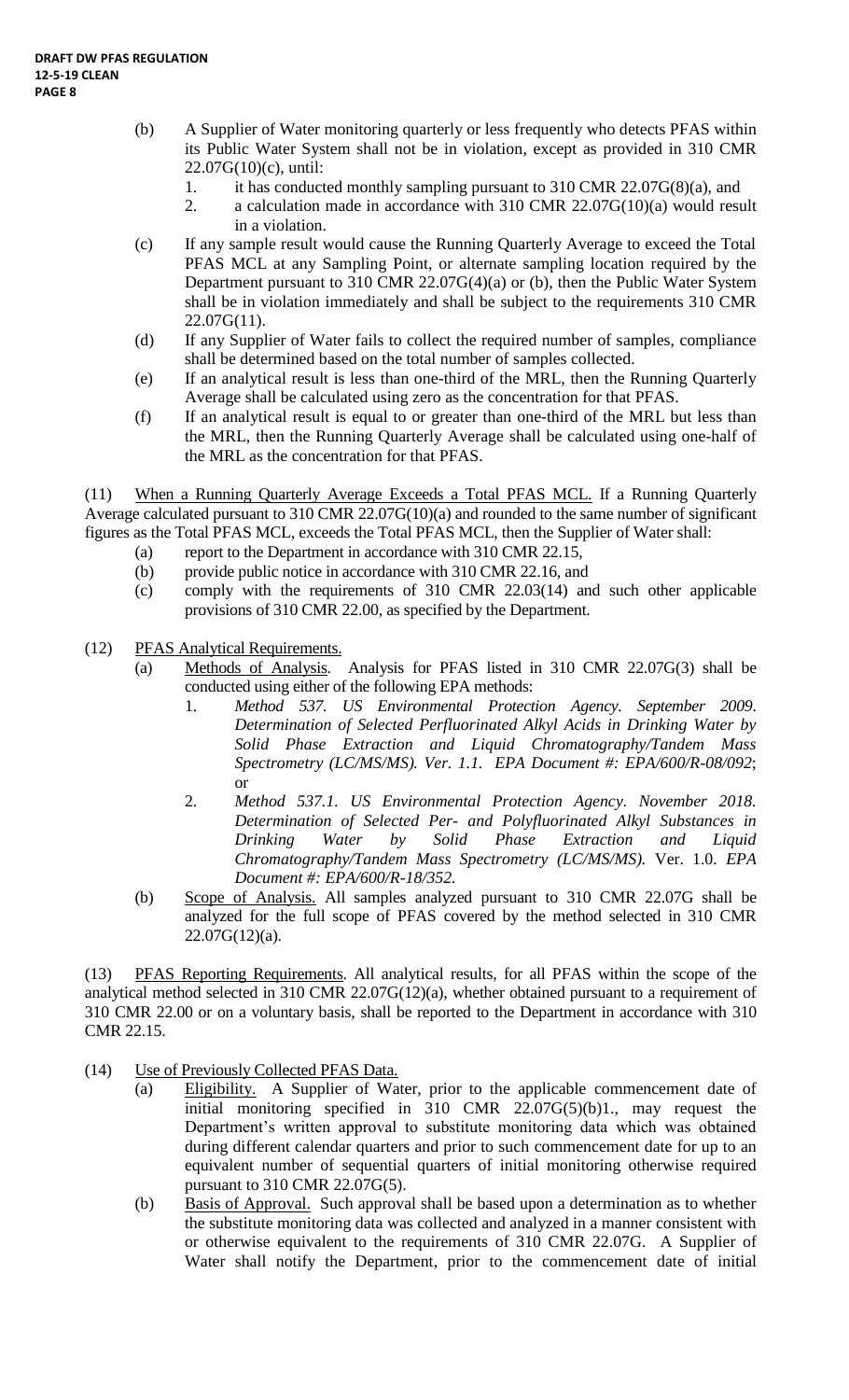monitoring specified in 310 CMR 22.07G(5)(b)1., of its intention to substitute such approved monitoring data.

(c) Requirements Following Notification. Following the notification required by 310 CMR 22.07G(14)(b), such Supplier of Water shall be subject to the requirements of 310 CMR 22.07G, subject to any Department approved modification taking into account any actions the Supplier of Water has taken in response to such substitute monitoring data (*e.g*., public notification, installation of treatment, etc.), as if the analytical results for such approved monitoring data were received on the date of such notification.

(15) Monitoring Schedules. A Supplier of Water shall monitor its Public Water System during each Compliance Period in accordance with the requirements 310 CMR 22.07G, unless otherwise directed in writing by the Department based on emergency considerations, laboratory capacity, and Public Water System operational considerations.

(16) PFAS Minimum Reporting Levels. Laboratories conducting PFAS analysis for each contaminant listed at 310 CMR 22.07G(3) shall be capable of obtaining each individual MRL less than or equal to 0.0000020 mg/l or 2.0 ng/l.

(17) Electronic Filing Requirement. All analytical results required to be submitted to the Department pursuant to 310 CMR 22.07G shall be made by electronic submission, in accordance with 310 CMR 22.03(13).

- 22.13: Variances.
	- $(7)$  ...

(e) Engineering Assessment Option: If a system can demonstrate through comprehensive engineering assessments, which may include pilot plant studies, that the treatment methods identified in 310 CMR  $22.13(7)(a)$  through (c), or (g), would only achieve a de minimis reduction in contaminants, the Department may issue a schedule of compliance that requires the system being granted the variance to examine other treatment methods as a condition of obtaining the variance.

…

(g) Best Available Technologies (BATs) for PFAS. Any Public Water System subject to 310 CMR 22.07G, as a condition for granting a variance under 310 CMR 22.13 or 22.13A, shall first install and use any of the following treatment technologies, except as provided in 310 CMR 22.13(7)(e):

- 1. granular activated carbon,
- 2. powdered activated carbon,
- 3. ion exchange resins,
- 4. nanofiltration, and
- 5. reverse osmosis.

#### 22.16 Table 6, Violations and Other Situations Requiring Public Notice

|                                                                             |                   | MCL/MRDL/TT             | Monitoring & testing |                |  |  |  |
|-----------------------------------------------------------------------------|-------------------|-------------------------|----------------------|----------------|--|--|--|
|                                                                             |                   | Violations <sup>2</sup> | procedure violations |                |  |  |  |
| Contaminant                                                                 | Tier of<br>public |                         | Tier of<br>public    |                |  |  |  |
|                                                                             | notice            | Citation                | notice               | Citation       |  |  |  |
|                                                                             | required          |                         | required             |                |  |  |  |
| Violations of National Primary Drinking Water Regulations and 310 CMR 22.00 |                   |                         |                      |                |  |  |  |
|                                                                             |                   |                         |                      |                |  |  |  |
| <b>I. Per- and Polyfluoroalkyl Substances (PFAS)</b>                        |                   |                         |                      |                |  |  |  |
| <b>Total PFAS</b>                                                           |                   | 310 CMR 22.07G          |                      | 310 CMR 22.07G |  |  |  |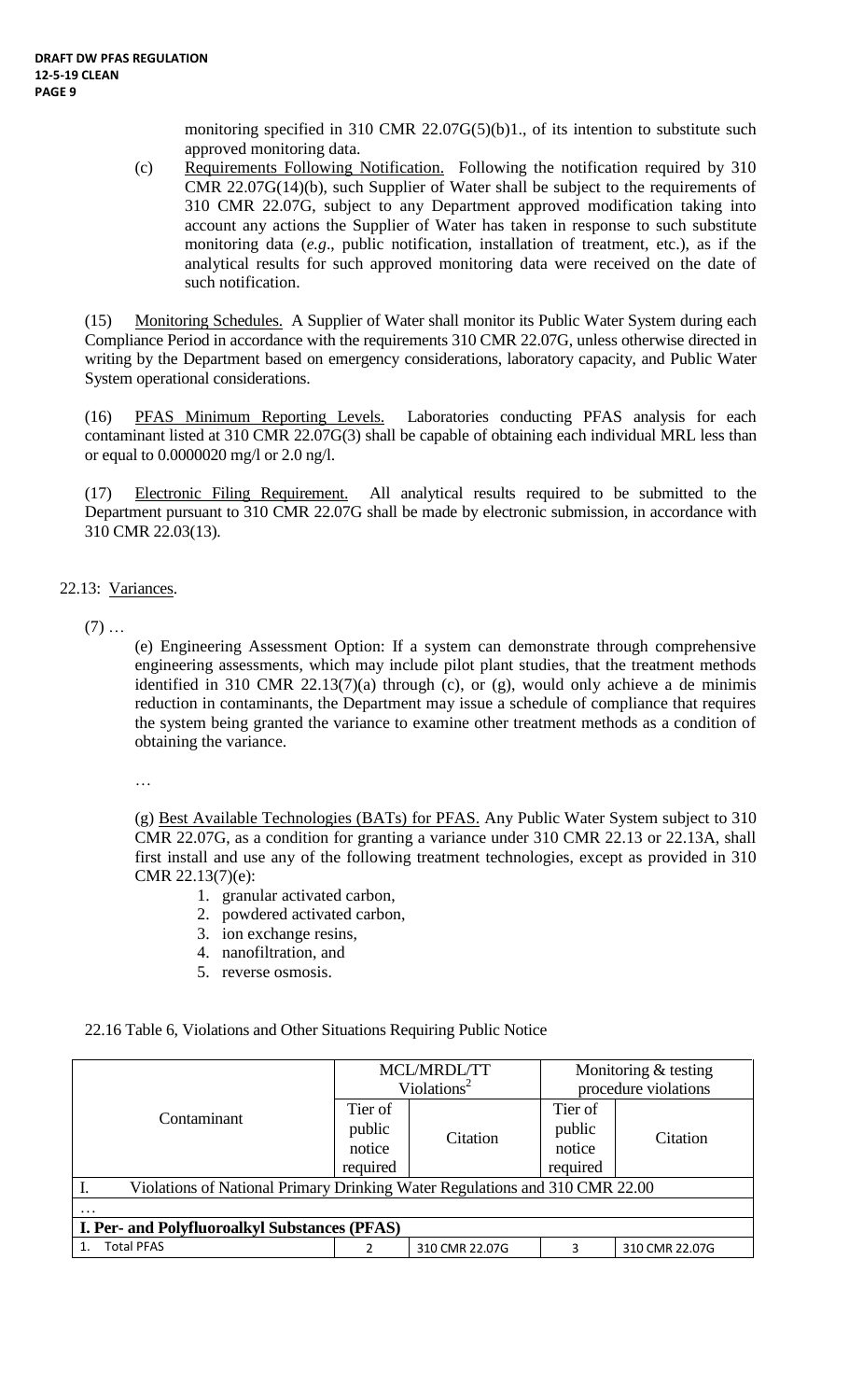## 22.16 Table 7, Standard Health Effects Language for Public Notification

| Contaminant                                                                                             | $MCLG1$ mg/l | $MCL2$ mg/l     | Standard health effects<br>language for public<br>notification                                                                                                                                                                                                                                  |  |  |
|---------------------------------------------------------------------------------------------------------|--------------|-----------------|-------------------------------------------------------------------------------------------------------------------------------------------------------------------------------------------------------------------------------------------------------------------------------------------------|--|--|
| National Primary Drinking Water Regulations (NPDWR) and Massachusetts Drinking<br>Water<br>Regulations: |              |                 |                                                                                                                                                                                                                                                                                                 |  |  |
|                                                                                                         |              |                 |                                                                                                                                                                                                                                                                                                 |  |  |
| J. Per- and Polyfluoroalkyl Substances (PFAS)                                                           |              |                 |                                                                                                                                                                                                                                                                                                 |  |  |
| 91. Total PFAS                                                                                          | None         | 20 ng/ $I^{24}$ | Some people who drink water<br>containing these PFAS in excess of<br>the MCL may experience certain<br>adverse effects. These could<br>include effects on the liver, blood,<br>immune system, thyroid, and fetal<br>development. These PFAS may<br>also elevate the risk of certain<br>cancers. |  |  |

<sup>24</sup> Nanograms per liter.

22.16A(27)(a) Table 1: Regulated Contaminants Chart Key:

# **AL**= Action Level

…

**CCR**=Consumer Confidence Report

| Contaminant                                | Traditional | To convert for | MCL in     | MCLG in   | Major                         | <b>Health Effects</b>                   |
|--------------------------------------------|-------------|----------------|------------|-----------|-------------------------------|-----------------------------------------|
|                                            | <b>MCL</b>  | CCR, multiply  | <b>CCR</b> | CCR units | Sources in                    | Language                                |
|                                            |             | by             | Units      |           | Drinking                      |                                         |
|                                            |             |                |            |           | Water                         |                                         |
| Per- and Polyfluoroalkyl Substances (PFAS) |             |                |            |           |                               |                                         |
| 92. Total PFAS                             | 0.000020    | 1,000,000      | 20         | None      | Discharges                    | Some people who                         |
|                                            | mg/l        |                | ng/l       |           | and emissions                 | drink water                             |
|                                            |             |                | (or        |           | from                          | containing these                        |
|                                            |             |                | ppt)       |           | industrial and                | PFAS in excess of                       |
|                                            |             |                |            |           | manufacturin                  | the MCL may                             |
|                                            |             |                |            |           | g sources                     | experience certain                      |
|                                            |             |                |            |           | associated                    | adverse effects.                        |
|                                            |             |                |            |           | with the                      | These could include                     |
|                                            |             |                |            |           | production or                 | effects on the liver,                   |
|                                            |             |                |            |           | use of these                  | blood, immune                           |
|                                            |             |                |            |           | PFAS,                         | system, thyroid,                        |
|                                            |             |                |            |           | including                     | and fetal                               |
|                                            |             |                |            |           | production of<br>moisture and | development.                            |
|                                            |             |                |            |           | oil resistant                 | These PFAS may<br>also elevate the risk |
|                                            |             |                |            |           | coatings on                   | of certain cancers.                     |
|                                            |             |                |            |           | fabrics and                   |                                         |
|                                            |             |                |            |           | other                         |                                         |
|                                            |             |                |            |           | materials. Ad                 |                                         |
|                                            |             |                |            |           | ditional                      |                                         |
|                                            |             |                |            |           | sources                       |                                         |
|                                            |             |                |            |           | include the                   |                                         |
|                                            |             |                |            |           | use and                       |                                         |
|                                            |             |                |            |           | disposal of                   |                                         |
|                                            |             |                |            |           | products                      |                                         |
|                                            |             |                |            |           | containing                    |                                         |
|                                            |             |                |            |           | these PFAS,                   |                                         |
|                                            |             |                |            |           | such as fire-                 |                                         |
|                                            |             |                |            |           | fighting                      |                                         |
|                                            |             |                |            |           | foams.                        |                                         |